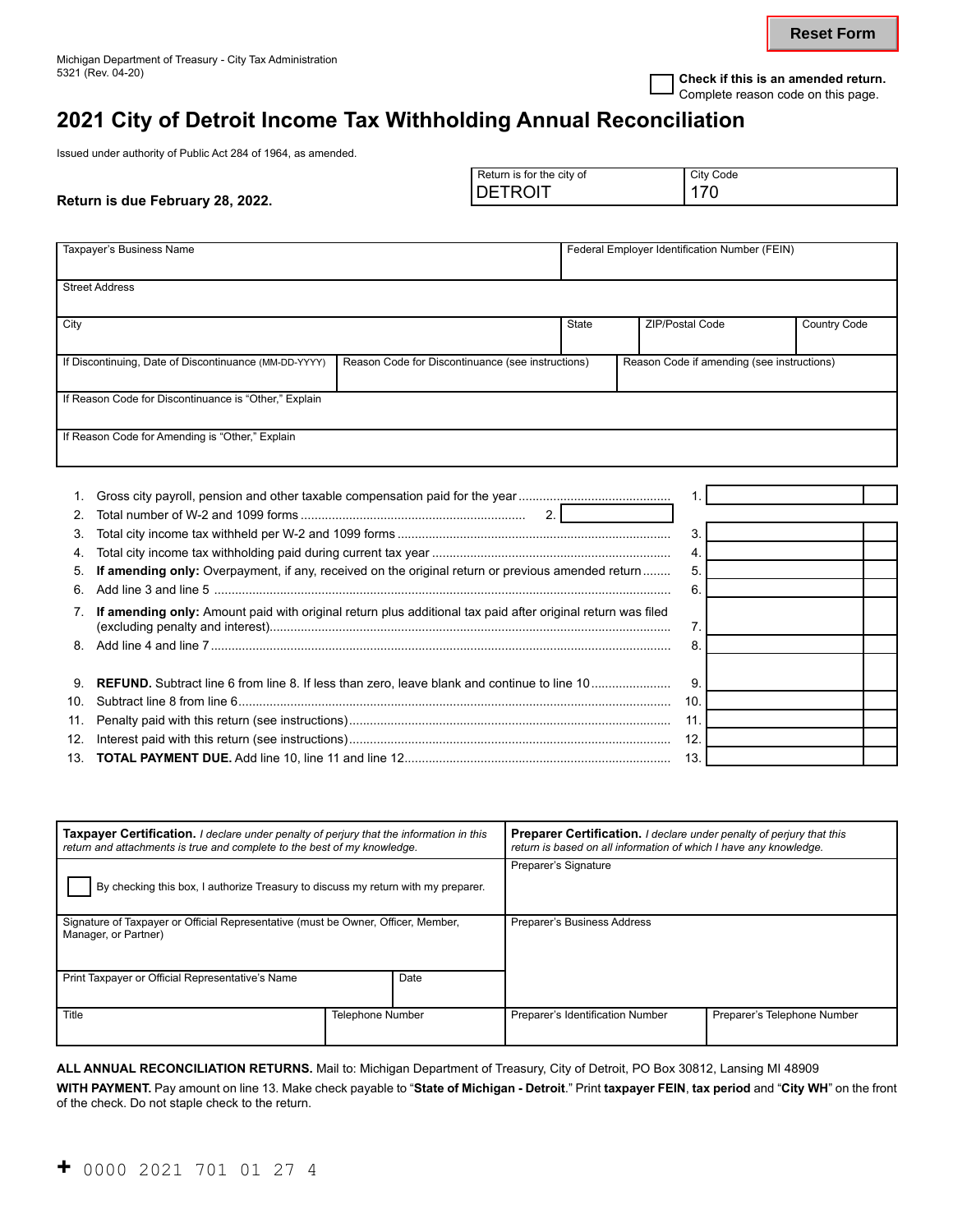### **Instructions for Form 5321**

## **2021 City of Detroit Income Tax Withholding Annual Reconciliation**

#### **Filing Requirements**

Employers withholding city income tax are required to annually reconcile the city income tax withheld to the city income tax withholding paid. The *City Income Withholding Annual Reconciliation* (Form 5321) is the form used to make this reconciliation, replacing the *City Income Tax Withheld Annual Reconciliation* (Form DW3).

Employers choosing to e-file the return and make a payment by paper check should include payment with a *City of Detroit Income Tax Withholding E-file Payment Voucher* (Form 5322). See Form 5322 for additional instructions.

Monthly and quarterly filers must file Form 5321 on a calendaryear basis (not your fiscal year). Taxpayers that had multiple active account numbers (Federal Employer Identification Numbers) in a tax year are required to file separate annual returns for each account number assigned. Taxpayers that use an outside payroll or accounting agency should coordinate this filing responsibility with the agency.

Form 5321 must be signed and dated by the taxpayer or the taxpayer's authorized agent.

#### **W-2 Wage and Tax Statements**

Each employer must furnish W-2 statements to employees by January 31. Employers doing business within the city designated must report W-2 information to the Michigan Department of Treasury on or before the last day of February. When submitting W-2 forms by paper, they must be included with Form 5321. Note that tax withheld for December (or the fourth quarter, if the employer is a quarterly filer) is due on or before January 15.

Form 5321 serves as the transmittal statement for paper W-2 forms. A W-2 must be submitted by an employer doing business in the city designated on Form 5321 for each employee:

- a. From whom tax has been withheld for the designated city during the year, or,
- b. Who earned wages in the designated city or lived in that city during the year, even if no income tax was withheld.

Some computer software programs allow the electronic filing of W-2 data in the Social Security Administrations EFW2 format, when Form 5321 is e-filed. Check with your software provider for more details.

All employers registered for city income tax withholding must file Form 5321 each year, even if no tax is due. Form 5321 reconciles the tax due for the year with the monthly or quarterly payments made during the year. Do not use Form 5321 instead of your monthly or quarterly returns. Form 5321 and any payment required are due the last day of February. No extensions are granted for filing Form 5321.

#### **Late or Insufficient Payment**

Returns filed late and without payment of tax due are subject to penalty and interest. Form 5321 instructions for line 11 and line 12 explain how to calculate penalty and interest.

#### **Electronic Filing**

Filing of tax returns and payments electronically is accurate, convenient and secure. E-file returns have significantly less chance of error and are processed faster than paper returns. When e-filing, do not mail a paper copy of Form 5321, unless requested by Treasury to do so.

Visit **www.MIfastfile.org** for more information.

#### **Line-by-Line Instructions**

*Lines not listed are explained on the form.* 

This form is for use by a taxpayer filing a City of Detroit Income Tax Withholding Annual Reconciliation for 2021. This tax is administered by the Michigan Department of Treasury on behalf of the City of Detroit.

Only report income tax withholding attributable to the City of Detroit.

**Taxpayer's Business Name:** The business name entered on this return should be the same business name submitted on your *City of Detroit Income Tax Withholding Monthly/Quarterly Return*  (Form 5323).

**Federal Employer Identification Number (FEIN):** Use the same FEIN that was used when filing Form 5323.

**NOTE:** If the taxpayer does not have an FEIN, the taxpayer must obtain an FEIN before filing a City of Detroit Income Tax Withholding Return. Go online to **<www.michigan.gov/businesstaxes>**for information on obtaining [an FEIN. Returns received withou](www.michigan.gov/businesstaxes)t a registered account number will not be processed until such time as a number is provided.

**Street Address:** Enter the complete address, including the twodigit abbreviation for the country code.

**Foreign Filers:** Complete the address fields as follows:

**• Address:** Enter the postal address for this taxpayer.

**• City:** Enter the city name for this taxpayer. DO NOT include the country name in this field.

**• State:** Enter the two-letter state or province abbreviation. If there is no applicable two-letter abbreviation, leave this field blank.

**• ZIP/Postal Code:** Enter the ZIP Code or Postal Code.

 **• Country Code:** Enter the two-letter country code provided in the list of codes available online at **[michigan.gov/taxes](https://michigan.gov/taxes)**. See the City of Detroit Withholding Tax page[.](https://michigan.gov/taxes) 

| <b>COMMONLY USED COUNTRY CODES</b> |    |  |
|------------------------------------|----|--|
| <b>United States</b>               | US |  |
| Canada                             | CА |  |
| Mexico                             | MX |  |

**NOTE:** Any correspondence regarding the return filed and/ or refund will be sent to the address provided on this form. The taxpayer's primary address on file with Treasury, identified as the legal address and used for all purposes other than refund and correspondence on a specific City Income Tax Withholding Annual Reconciliation return, will not change unless the taxpayer files a *City of Detroit Notice of Change* (Form 5439) with Treasury.